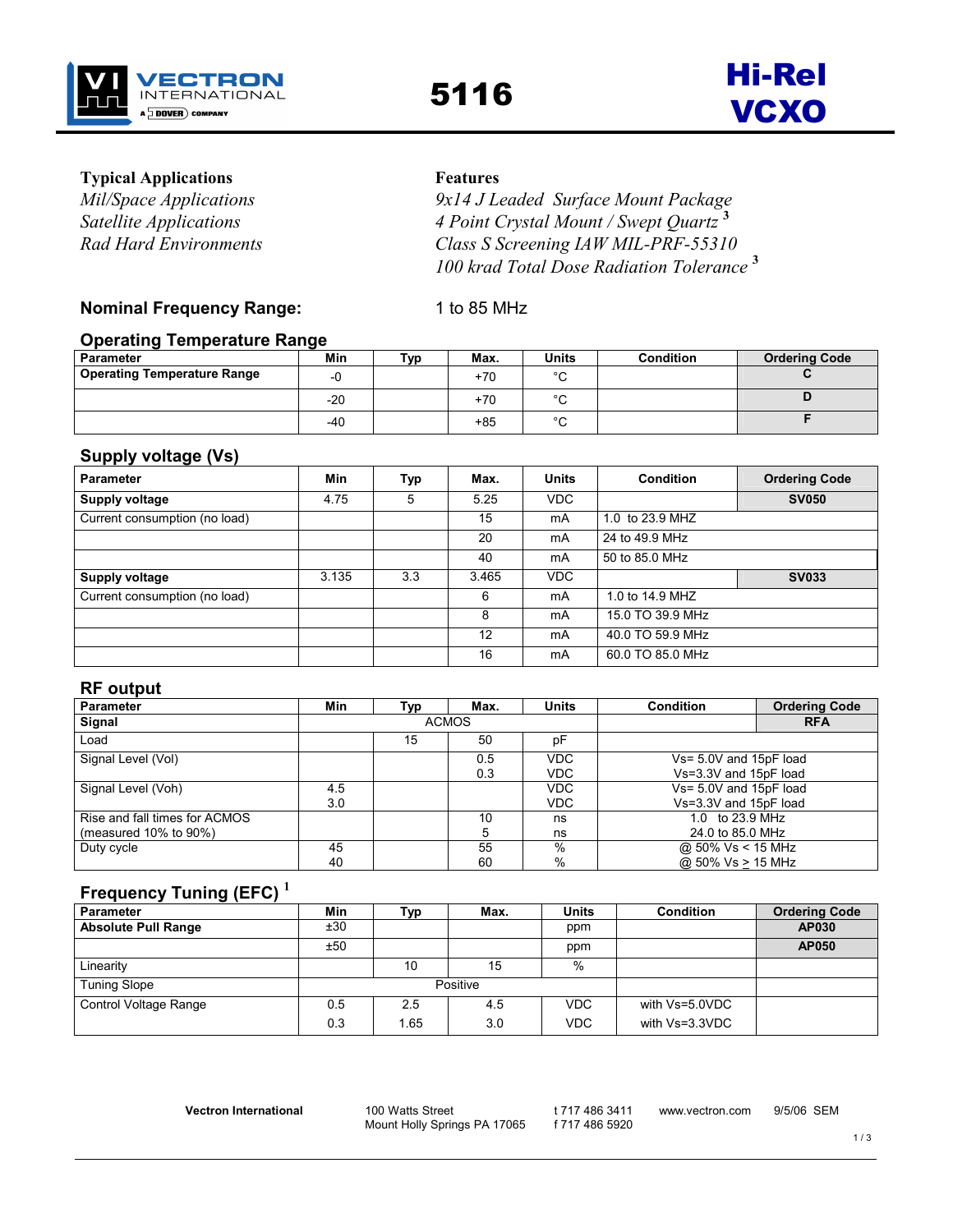



## Screening level

| <b>Parameter</b>         | <b>Condition</b>  | <b>Ordering Code</b> |
|--------------------------|-------------------|----------------------|
| <b>Class S Screening</b> | IAW MIL-PRF-55310 |                      |
| <b>Class B Screening</b> | IAW MIL-PRF-55310 |                      |
| Engineering Model        | No Screening      |                      |

### Additional parameters

| Parameter            | Min | Typ.   | Max. | Units  |        |         | Condition |
|----------------------|-----|--------|------|--------|--------|---------|-----------|
| Phase Noise 1        |     | -60    |      | dBc/Hz |        | 10 Hz   |           |
| (measured at 52 MHz) |     | -90    |      | dBc/Hz | 100 Hz |         |           |
|                      |     | $-120$ |      | dBc/Hz |        | ! kHz   |           |
|                      |     | $-140$ |      | dBc/Hz |        | 10 kHz  |           |
|                      |     | $-145$ |      | dBc/Hz |        | 100 kHz |           |
| Weight               |     |        |      |        |        |         |           |

#### Absolute Maximum Ratings

| <b>Parameter</b>           | Min   | Typ | Max.   | <b>Units</b> | Condition |
|----------------------------|-------|-----|--------|--------------|-----------|
| Supply voltage (Vs)        |       |     |        |              |           |
| Operable temperature range | -55   |     | +85    | $\sim$       |           |
| Storage temperature range  | $-55$ |     | $+125$ | $\sim$       |           |

## **Enclosure**

| <b>Type A - ACMOS</b>                                            |                                                                                                                       |                                                                                                                                                                                            |  |  |  |  |  |  |
|------------------------------------------------------------------|-----------------------------------------------------------------------------------------------------------------------|--------------------------------------------------------------------------------------------------------------------------------------------------------------------------------------------|--|--|--|--|--|--|
| <b>Ordering Codes</b>                                            | Maximum                                                                                                               | Maximum                                                                                                                                                                                    |  |  |  |  |  |  |
| $A1 = 4$ leads                                                   | Height                                                                                                                | Stand-off                                                                                                                                                                                  |  |  |  |  |  |  |
| $T =$ Tinned J leads                                             | 0.188 max                                                                                                             | $0.043$ max                                                                                                                                                                                |  |  |  |  |  |  |
| $X = No$ Tinning                                                 | (4.77)                                                                                                                | (1.09)                                                                                                                                                                                     |  |  |  |  |  |  |
| 0.043<br>max.<br>(1.09)<br>y<br>$=$ $\frac{0.300}{(7.62)}$       | 0.560 max.<br>(14.2)<br>3<br>Δ<br>Top View<br>5<br>Pin #1 Identifier<br>0.200<br>to be within area<br>(5.08)<br>shown | 0.368<br>0.360<br>max.<br>(9.14)<br>(9.35)<br>$0.175$<br>$(4.45)$<br>$0.145$ max.<br>(3.68)<br>$0.021$ max.<br>$= (0.53)$<br><b>Seating Plane</b><br>0.004(0.1)<br>Dimensions: Inches (mm) |  |  |  |  |  |  |
|                                                                  | <b>Pin Connections</b>                                                                                                |                                                                                                                                                                                            |  |  |  |  |  |  |
| Control Voltage<br>$\mathbf{1}$<br>$\overline{2}$<br>Case Ground |                                                                                                                       |                                                                                                                                                                                            |  |  |  |  |  |  |
| <b>RF Output</b><br>3<br>Supply Voltage<br>4                     |                                                                                                                       |                                                                                                                                                                                            |  |  |  |  |  |  |
|                                                                  |                                                                                                                       |                                                                                                                                                                                            |  |  |  |  |  |  |

Vectron International 100 Watts Street

Mount Holly Springs PA 17065

t 717 486 3411 f 717 486 5920 www.vectron.com 9/5/06 SEM